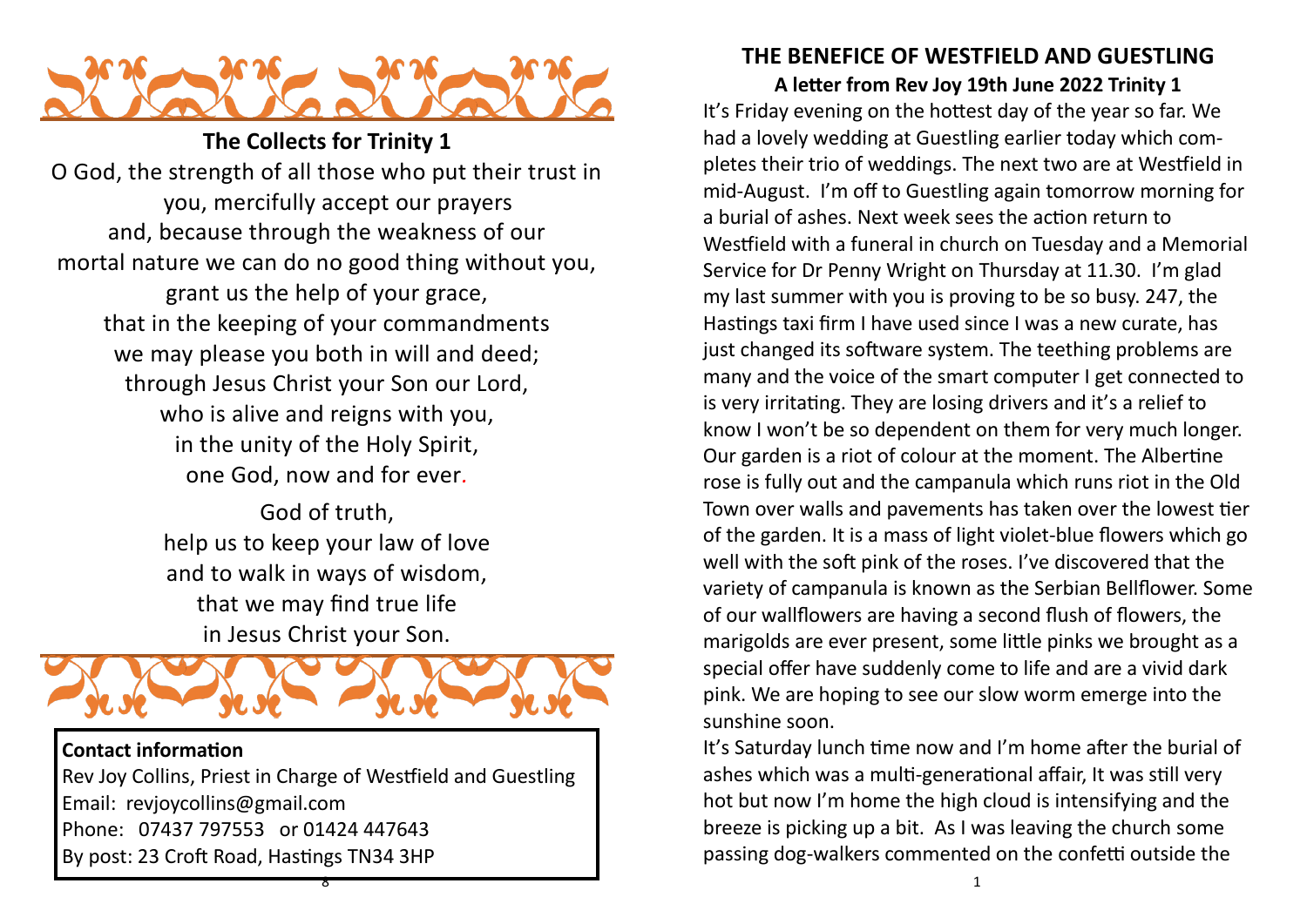church door and said how lovely it was to see that the church was still being used. They obviously don't come by on a Sunday morning!

I hope you have enjoyed the heat of summer this week and have stayed safe. Clem was invited to a barbecue on the beach and she took with her some slices of halloumi cheese seasoned with oregano and thyme, sweet potato fries, and a large punnet of fresh strawberries. She returned with sunburnt knees and some left over M&S pork, parmesan and truffle sausages. So delicious!

This comes with my love and blessings, Joy

### **Westfield Church Services**

### **Sunday 19th June Trinity 1**

8.30am BCP Holy Communion

10am Morning Praise

## **Tuesday 21st June**

12 noon Funeral of Jean Brophy in church

## **Wednesday 22nd June**

- 9.30am Holy Communion- Alban, 1st Martyr of Britain
- 1.30-3 Parents and Toddlers
- 7.30pm Home Groups

## **Thursday 23rd June**

11.30am Memorial Service for Dr Penny Wright There will be tea and coffee and biscuits served in church afterwards and a private Burial of Ashes will follow in the Remembrance Garden

## **Sunday 26th June St John the Baptist Patronal**

8.30am BCP Holy Communion

**10am An outdoor service of Holy Communion**  followed by a picnic in the churchyard– more details to follow



# PRAYER UPDATE FOR JUNE

Please pray for....

•Three new volunteers to join our pastoral support team – so we are ready to accommodate and support 3 new residents in our Bexhill house from late August. Also for new trustees to further strengthen our Board. Please pray that the Lord will especially bless and use our prayers and personal contacts to secure these volunteers.

• Our residents – A (for a period of peace and stability); B (for budgeting and his community service); A & D (to find paid work); L (for firm plans for the future); N (for better health to improve his mobility); J (to find affordable housing so he can leave Transom Trust); T (to keep up-to-date with his rent).

• Our engagement with Rother Council - to agree the rent for our new two-bedroom flat in Bexhill; to agree the referral process for our new house; and to ensure Housing Benefit claims for our residents are put into payment quickly and smoothly.

•Funding secured via grant applications - to complete the conversion and upgrade work at our Bexhill house. Also for this extensive work to be completed and agreed by Rother Council, so the property is ready for use by late August.

> E-mail: transomtrust@outlook.com Website: https://transomtrust.org.uk/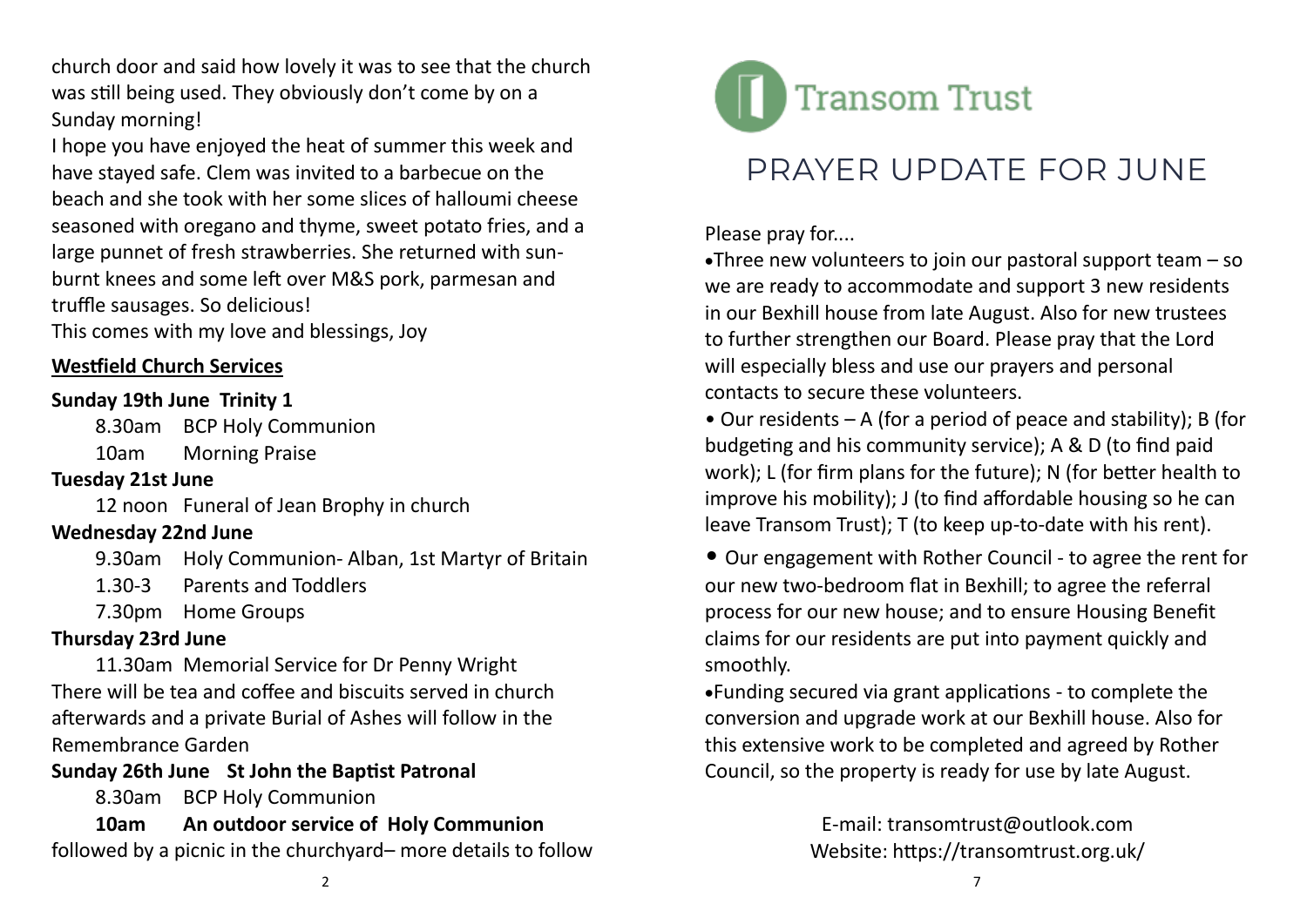## **Praying for the Persecuted Church. Tuesday 21st June 10.30am - 2.30pm**

**HOPES (House of Prayer East Sussex)** has been newly established to enable the body of Christ to minister to the Father, Son and Holy Spirit in worship, waiting, prayer and praise. HOPES is based at The Coach House, Manor Gardens Bexhill On Sea.

## **Has God placed upon your heart a burden to pray for the persecuted Church?**

HOPES would like to provide the platform for a group, to lift the needs of our suffering brothers and sisters in prayer on a regular basis.

As part of this, we are partnering with Release International's Bike Pilgrimage 2022. We will be hosting the team, including retired Vicar Robert de Berry, who are undertaking a massive endeavour, facilitating a sponsored bike ride for persecuted Christians. https:// releaseinternational.org/bikepilgrims/

The day will consist of spaces for prayer and discussion, as well as an overview of the work of 'Release International' with the persecuted Church by Robert de Berry. Please bring your own lunch – Refreshments provided

Call 01424 210782 or email info@hopeastsussex.org to let us know that you are coming.

### **Westfield Notices**

**Youth Church Zoom** 1st and 3rd Saturdays 4pm. Email [kathyandericdarvill@gmail.com](mailto:kathyandericdarvill@gmail.com) for an invitation. **Hilary is asking for some more volunteers for her cleaning rota.** They would be special reserves who would be willing to help out when one of her regulars is poorly or away. Please let her know if you are able to help on this basis. (see poster in porch for her contact details)

### **Guestling Church Services**

**Sunday 19th June Trinity 1 11am Holy Communion Monday 20th June 7pm PCC Meeting in Ashburnham Chapel Wednesday 15th June** 11am Choir Practice **Thursday 16th June 4pm Taize Service at Juliette's Chapel of Christ's Stillness, Friars Hill—all welcome Sunday 26th June Trinity 2** 11am Morning Praise

### **Guestling Notices**

**Monika** is moving to Cornwall for her retirement very soon. I will read out a letter from her to all at Guestling this Sunday. She told me last Sunday but she didn't want a fuss so I abided by her wishes.

Westfield folk who filled envelopes for the collection.<br> $\frac{3}{3}$ **Christian Aid—**It's Benny's last year of organizing us to raise funds for Christian Aid. **This year's total is a magnificent £457.20.** Thank you Benny and thank you everyone who contributed cakes, plants, or money! Thank you too to the